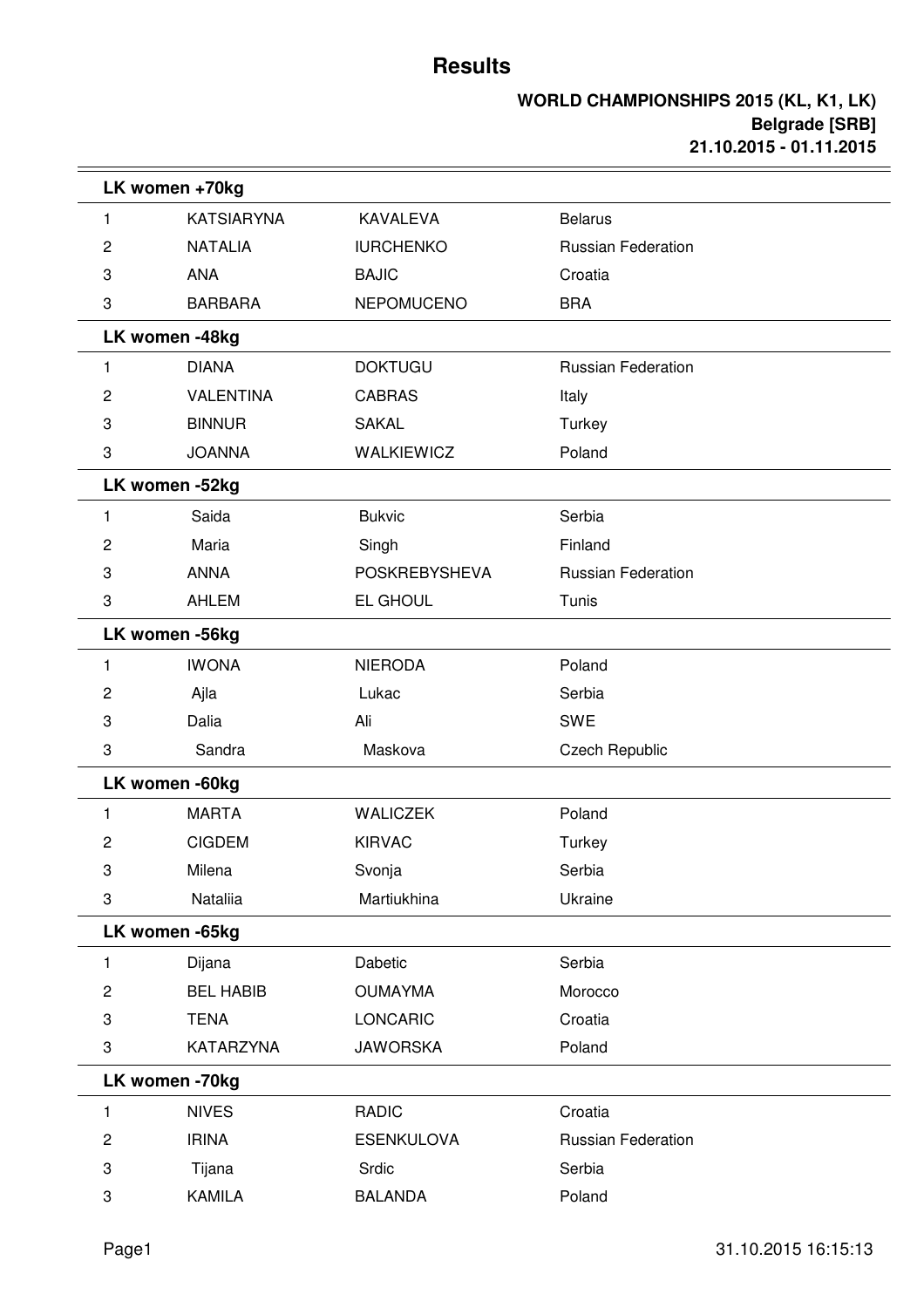|   | LK men +91kg     |                      |                           |  |
|---|------------------|----------------------|---------------------------|--|
| 1 | Stefan           | Andjelkovic          | Serbia                    |  |
| 2 | <b>RAGIM</b>     | <b>ALIEV</b>         | <b>Russian Federation</b> |  |
| 3 | <b>RICHARD</b>   | <b>JACOB</b>         | <b>BRA</b>                |  |
| 3 | <b>TOMISLAV</b>  | <b>CIKOTIC</b>       | Croatia                   |  |
|   | LK men -51kg     |                      |                           |  |
| 1 | <b>OMID</b>      | <b>AHMADISAFA</b>    | Islamic Republic of Iran  |  |
| 2 | <b>ANTON</b>     | <b>SALCHAK</b>       | <b>Russian Federation</b> |  |
| 3 | <b>NURKEN</b>    | <b>TULEGENOV</b>     | Kazakhstan                |  |
| 3 | Chingiz          | Ahmadzada            | Azerbaijan                |  |
|   | LK men -54kg     |                      |                           |  |
| 1 | <b>ULANBEK</b>   | <b>KASYMBEKOV</b>    | Kyrgyzstan                |  |
| 2 | <b>BOUGADIR</b>  | <b>ISSAM</b>         | Morocco                   |  |
| 3 | <b>BAULUCK</b>   | <b>FABRICE</b>       | <b>Mauritius</b>          |  |
| 3 | Ramiz            | Mammadov             | Azerbaijan                |  |
|   | LK men -57kg     |                      |                           |  |
| 1 | <b>SERGEK</b>    | <b>OORZHAK</b>       | <b>Russian Federation</b> |  |
| 2 | <b>AVAZBEK</b>   | AMANBEKOV            | Kyrgyzstan                |  |
| 3 | Fazlija          | Redzepi              | Serbia                    |  |
| 3 | <b>BAUYRZHAN</b> | <b>KUDAIBERGENOV</b> | Kazakhstan                |  |
|   | LK men -60kg     |                      |                           |  |
| 1 | <b>ARTEM</b>     | <b>ZHIGAILOV</b>     | <b>Russian Federation</b> |  |
| 2 | Danijel          | Memedovski           | Serbia                    |  |
| 3 | Zohrab           | Azimov               | Azerbaijan                |  |
| 3 | COME             | Julien               | France                    |  |
|   | LK men -63,5kg   |                      |                           |  |
| 1 | Aleksandar       | Konovalov            | Serbia                    |  |
| 2 | <b>SHAMIL</b>    | <b>GADZHIMUSAEV</b>  | <b>Russian Federation</b> |  |
| 3 | JAN              | <b>LODZIK</b>        | Poland                    |  |
| 3 | Semir            | Delic                | Bosnia and Herzegovina    |  |
|   | LK men -67kg     |                      |                           |  |
| 1 | <b>ANDREI</b>    | KHAMIONAK            | <b>Belarus</b>            |  |
| 2 | Gabor            | Gorbics              | Hungary                   |  |
| 3 | <b>AZAMAT</b>    | <b>MUSIN</b>         | <b>Russian Federation</b> |  |
| 3 | Remzija          | Dacic                | Montenegro                |  |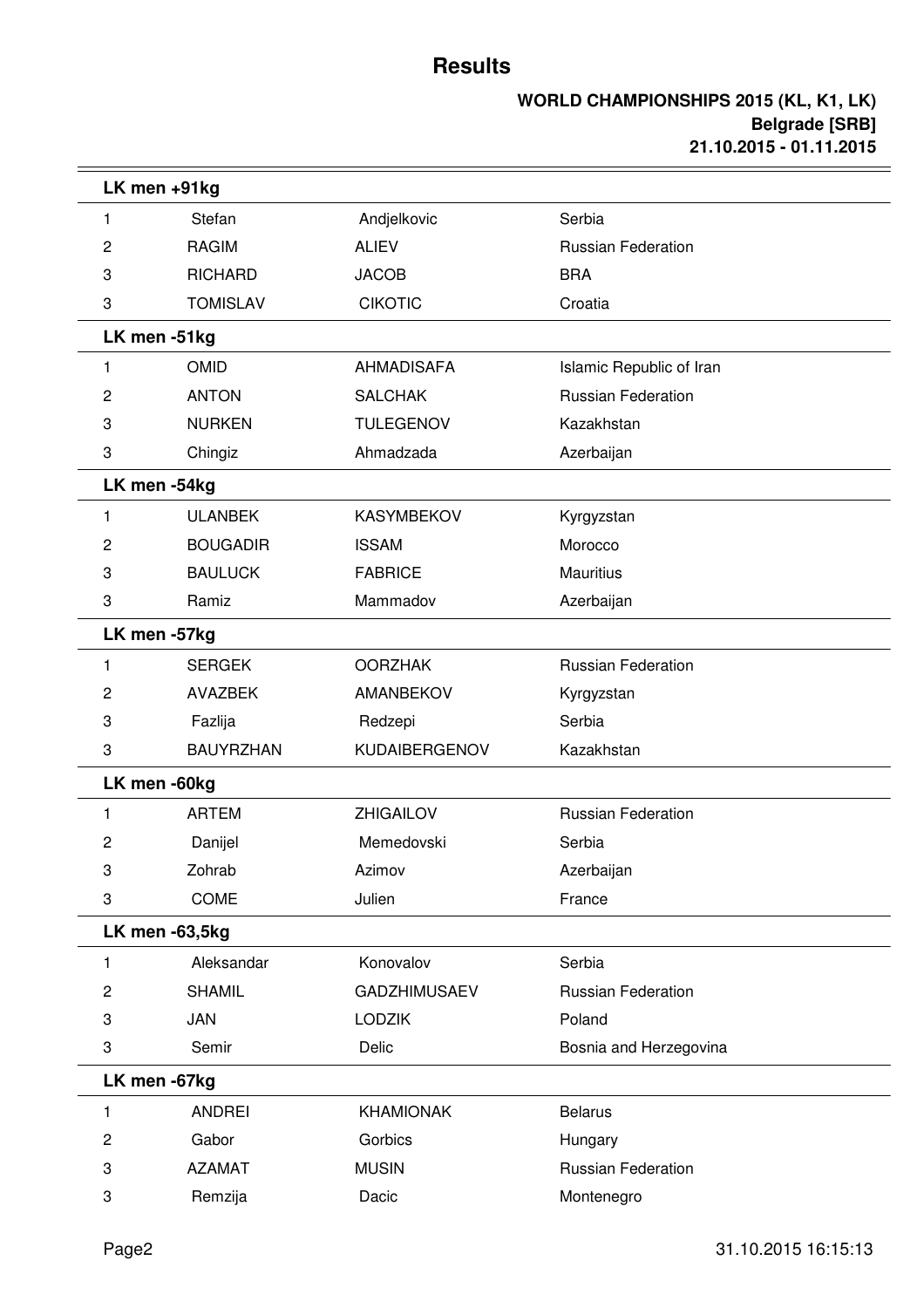|   | LK men -71kg     |                    |                           |  |  |
|---|------------------|--------------------|---------------------------|--|--|
| 1 | <b>SHAMIL</b>    | <b>GASANBEKOV</b>  | <b>Russian Federation</b> |  |  |
| 2 | Ramal            | Aslanov            | Azerbaijan                |  |  |
| 3 | <b>BERNADOU</b>  | Edouard            | France                    |  |  |
| 3 | Aleksandar       | Topic              | Serbia                    |  |  |
|   | LK men -75kg     |                    |                           |  |  |
| 1 | <b>ALEKSANDR</b> | <b>ZAKHAROV</b>    | <b>Russian Federation</b> |  |  |
| 2 | Aleksandar       | Menkovic           | Serbia                    |  |  |
| 3 | <b>PAVEL</b>     | <b>SHELEST</b>     | <b>Belarus</b>            |  |  |
| 3 | <b>DEJVID</b>    | <b>KAJEVIC</b>     | Montenegro                |  |  |
|   | LK men-81kg      |                    |                           |  |  |
| 1 | <b>ALEKSANDR</b> | <b>DROBININ</b>    | <b>Russian Federation</b> |  |  |
| 2 | Yurii            | Zubchuk            | Ukraine                   |  |  |
| 3 | <b>ANDREA</b>    | <b>ANDRENACCI</b>  | Italy                     |  |  |
| 3 | Daniel           | Navara             | Czech Republic            |  |  |
|   | LK men -86kg     |                    |                           |  |  |
| 1 | <b>ANDREI</b>    | <b>CHEKHONIN</b>   | <b>Russian Federation</b> |  |  |
| 2 | Andi             | Djurdjevic         | Serbia                    |  |  |
| 3 | <b>TSIMUR</b>    | <b>MAMEDAU</b>     | <b>Belarus</b>            |  |  |
| 3 | <b>LUKA</b>      | <b>SIMIC</b>       | Croatia                   |  |  |
|   | LK men -91kg     |                    |                           |  |  |
| 1 | <b>BASIR</b>     | <b>ABAKAROV</b>    | <b>Russian Federation</b> |  |  |
| 2 | <b>ANTONIO</b>   | PLAZIBAT           | Croatia                   |  |  |
| 3 | Bojan            | Dzepina            | Serbia                    |  |  |
| 3 | Vitalii          | Korchak            | Ukraine                   |  |  |
|   | K1 women +70kg   |                    |                           |  |  |
| 1 | <b>PAULINA</b>   | BIEÄâ€             | Poland                    |  |  |
| 2 | Tamara           | <b>Basic</b>       | Serbia                    |  |  |
| 3 | VALDIRENE        | <b>STANSKI</b>     | <b>BRA</b>                |  |  |
| 3 | Dawn Rae         | Culgin             | Canada                    |  |  |
|   | K1 women -48kg   |                    |                           |  |  |
| 1 | <b>FATIMA</b>    | ZHAGUPOVA          | <b>Russian Federation</b> |  |  |
| 2 | Andriamiarisoa   | Miora Tiana        | Madagaskar                |  |  |
| 3 | <b>RAMOS</b>     | Fanny              | France                    |  |  |
| 3 | <b>ALENA</b>     | <b>LIASHKEVICH</b> | <b>Belarus</b>            |  |  |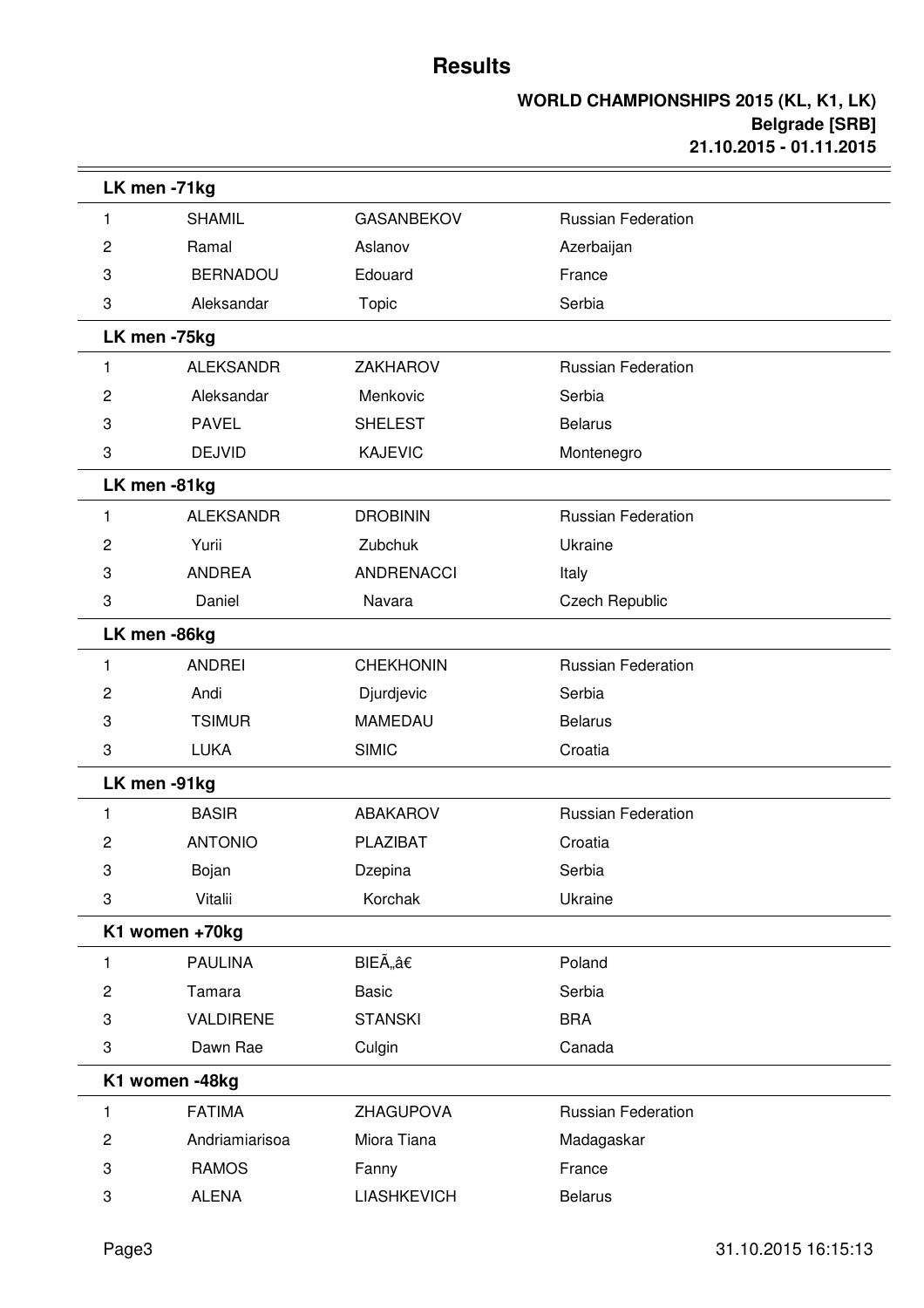| K1 women -52kg |                   |                   |                           |  |  |
|----------------|-------------------|-------------------|---------------------------|--|--|
| 1              | EL MOKARIK        | <b>MERIEM</b>     | Morocco                   |  |  |
| 2              | <b>MARIA</b>      | <b>KOZLOVA</b>    | <b>Russian Federation</b> |  |  |
| 3              | <b>YELIZ</b>      | <b>KOBLAY</b>     | Turkey                    |  |  |
| 3              | Sanja             | Sucevic           | Serbia                    |  |  |
|                | K1 women -56kg    |                   |                           |  |  |
| 1              | Veronika          | Petrikova         | Slovakia                  |  |  |
| 2              | Christin          | Fiedler           | Austria                   |  |  |
| 3              | Camila            | Rivarola          | <b>SWE</b>                |  |  |
| 3              | <b>MALGORZATA</b> | <b>DYMUS</b>      | Poland                    |  |  |
|                | K1 women -60kg    |                   |                           |  |  |
| 1              | <b>NILI</b>       | <b>BLOCK</b>      | Israel                    |  |  |
| 2              | <b>MARIJA</b>     | <b>MALENICA</b>   | Croatia                   |  |  |
| 3              | Lucia             | Cmarova           | Slovakia                  |  |  |
| 3              | <b>ALENA</b>      | <b>MURATAVA</b>   | <b>Belarus</b>            |  |  |
|                | K1 women -65kg    |                   |                           |  |  |
| 1              | Teodora           | Manic             | Serbia                    |  |  |
| 2              | Veronika          | Cmarova           | Slovakia                  |  |  |
| 3              | <b>IREM</b>       | <b>AKIN</b>       | Turkey                    |  |  |
| 3              | <b>PITIOT</b>     | Angelique         | France                    |  |  |
|                | K1 women -70kg    |                   |                           |  |  |
| 1              | Aleksandra        | Krstic            | Serbia                    |  |  |
| 2              | Lucie             | Mlejnkova         | <b>Czech Republic</b>     |  |  |
| 3              | Jennifer          | Österlin          | SWE                       |  |  |
| 3              | <b>ELINA</b>      | <b>GISMEEVA</b>   | <b>Russian Federation</b> |  |  |
|                | K1 men +91kg      |                   |                           |  |  |
| 1              | Sasa              | Polugic           | Serbia                    |  |  |
| $\overline{c}$ | <b>FELIPE</b>     | <b>MICHELETTI</b> | <b>BRA</b>                |  |  |
| 3              | <b>ANTE</b>       | <b>VERUNICA</b>   | Croatia                   |  |  |
| 3              | <b>VLADIMIR</b>   | <b>OLEINIK</b>    | Russian Federation        |  |  |
|                | K1 men -51kg      |                   |                           |  |  |
| 1              | Oleksii           | Serdiuk           | Ukraine                   |  |  |
| 2              | Anar              | Mammadov          | Azerbaijan                |  |  |
| 3              | <b>ALEKSEI</b>    | <b>SPIRIN</b>     | <b>Russian Federation</b> |  |  |
| 3              | <b>SIARHEI</b>    | <b>SKIBA</b>      | <b>Belarus</b>            |  |  |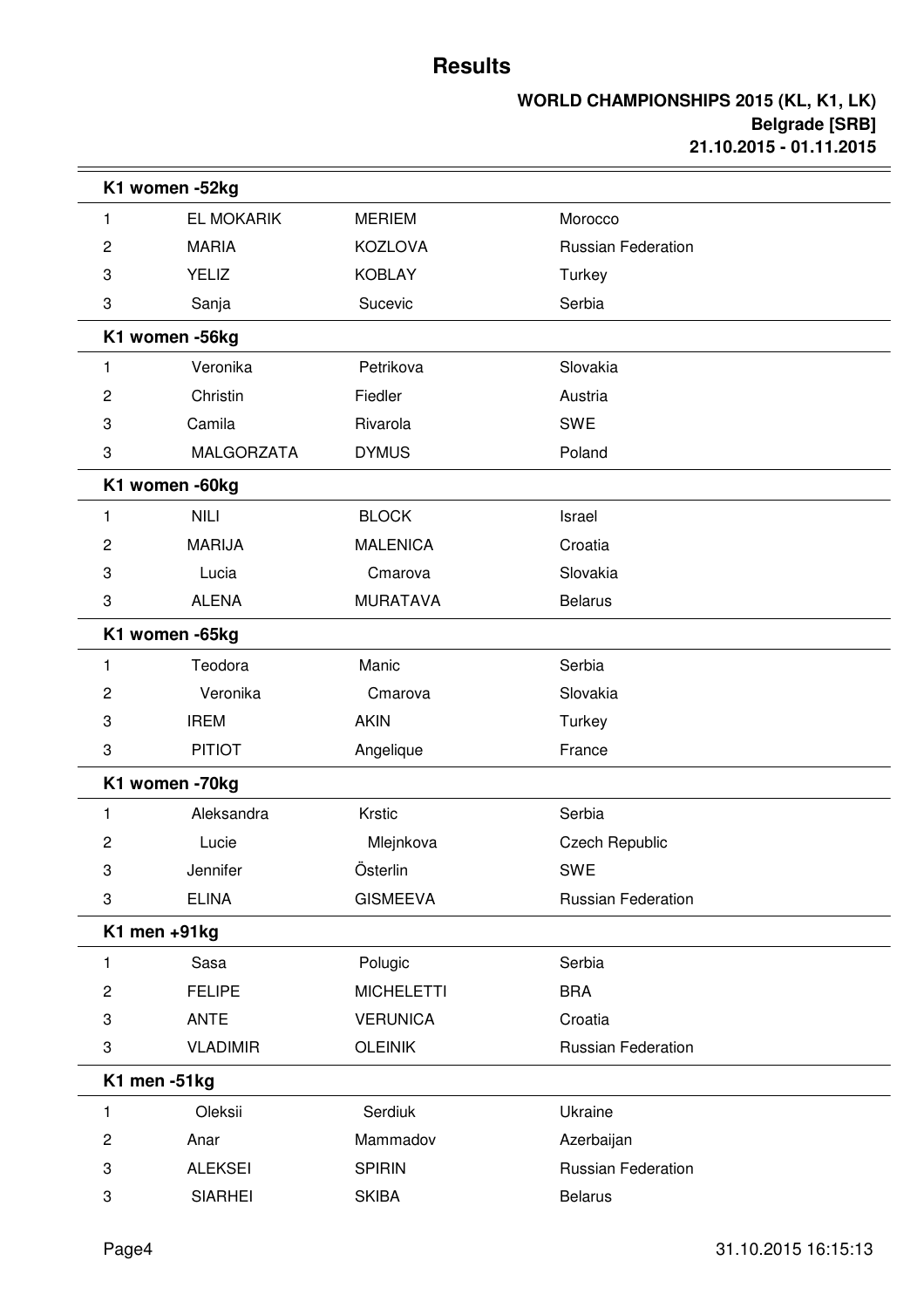|                | K1 men -54kg       |                    |                           |
|----------------|--------------------|--------------------|---------------------------|
| 1              | Elshad             | Alasgarov          | Azerbaijan                |
| 2              | <b>SONER</b>       | <b>SEN</b>         | Turkey                    |
| 3              | Rakotondrabe       | Laurent Johnny     | Madagaskar                |
| 3              | <b>ARIBA</b>       | <b>BOUBKAR</b>     | Morocco                   |
|                | K1 men -57kg       |                    |                           |
| 1              | <b>BAKHTIIAR</b>   | MUKHAMEDZIANOV     | <b>Russian Federation</b> |
| 2              | <b>PAWEL</b>       | <b>STAPNIEWSKI</b> | Poland                    |
| 3              | SAADOUN            | <b>SAAD</b>        | Morocco                   |
| 3              | <b>DANIEL</b>      | <b>MATTOS</b>      | <b>BRA</b>                |
|                | K1 men -60kg       |                    |                           |
| 1              | <b>CHINGISKHAN</b> | <b>TLEMISSOV</b>   | Kazakhstan                |
| 2              | <b>IBRAGIMOV</b>   | <b>RUSTAM</b>      | Kyrgyzstan                |
| 3              | Sedad              | <b>Bukvic</b>      | Serbia                    |
| 3              | <b>TIMUR</b>       | <b>NADROV</b>      | <b>Russian Federation</b> |
|                | K1 men -63,5kg     |                    |                           |
| 1              | Habash             | Antoine            | Hungary                   |
| 2              | <b>VIKTOR</b>      | <b>MIKHAILOV</b>   | <b>Russian Federation</b> |
| 3              | <b>MEVLANE</b>     | <b>ALTUNTAS</b>    | Turkey                    |
| 3              | <b>YURY</b>        | <b>ZHUKOUSKI</b>   | <b>Belarus</b>            |
|                | K1 men -67kg       |                    |                           |
| 1              | Slobodan           | Mijajlovic         | Serbia                    |
| 2              | <b>ARTUR</b>       | <b>ISAYANTS</b>    | <b>Belarus</b>            |
| 3              | <b>ILYA</b>        | <b>USACHEV</b>     | Russian Federation        |
| 3              | <b>MARIO</b>       | <b>KATIC</b>       | Croatia                   |
|                | K1 men -71kg       |                    |                           |
| 1              | YAUHENI            | <b>TSELITSA</b>    | <b>Belarus</b>            |
| 2              | <b>SAYAN</b>       | ZHAKUPOV           | Kazakhstan                |
| 3              | <b>MARCIN</b>      | <b>KRET</b>        | Poland                    |
| 3              | Dimitrije          | Tadic              | Serbia                    |
|                | K1 men -75kg       |                    |                           |
| 1              | <b>DATSI</b>       | <b>DATSIEV</b>     | Russian Federation        |
| $\overline{c}$ | <b>CHAKIR</b>      | <b>ILYASS</b>      | Morocco                   |
| 3              | <b>MAKSIM</b>      | SPADARENKA         | <b>Belarus</b>            |
| 3              | Ljubo              | Jalovi             | Serbia                    |
|                |                    |                    |                           |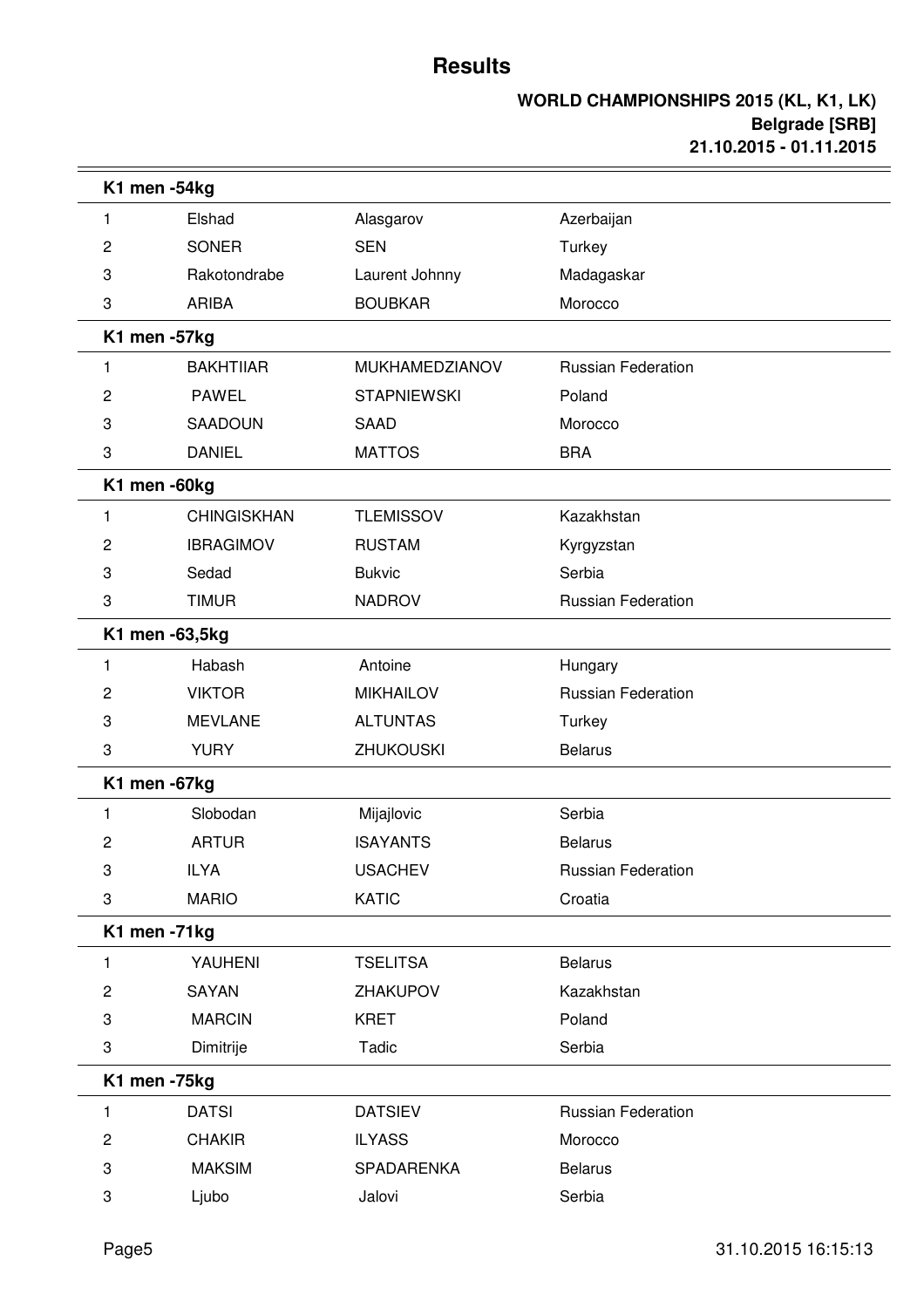|   | K1 men -81kg     |                    |                           |  |
|---|------------------|--------------------|---------------------------|--|
| 1 | <b>ALEXANDAR</b> | <b>PETROV</b>      | <b>Bulgaria</b>           |  |
| 2 | <b>ARKADIUSZ</b> | <b>KASZUBA</b>     | Poland                    |  |
| 3 | Nemanja          | Pantelic           | Serbia                    |  |
| 3 | <b>ALEKSANDR</b> | <b>DMITRENKO</b>   | <b>Russian Federation</b> |  |
|   | K1 men -86kg     |                    |                           |  |
| 1 | <b>GABRIELE</b>  | <b>CASELLA</b>     | Italy                     |  |
| 2 | <b>SAMET</b>     | <b>KESER</b>       | Turkey                    |  |
| 3 | <b>DAWID</b>     | <b>KASPERSKI</b>   | Poland                    |  |
| 3 | Jonatan          | Dominguez Buendia  | <b>SPAIN</b>              |  |
|   | K1 men -91kg     |                    |                           |  |
| 1 | Nenad            | Pagonis            | Serbia                    |  |
| 2 | <b>PIOTR</b>     | <b>RAMANKEVICH</b> | <b>Belarus</b>            |  |
| 3 | Marat            | Mirzabolaev        | Estonia                   |  |
| 3 | <b>TONI</b>      | <b>CATIPOVIC</b>   | Croatia                   |  |
|   | KL women +70 kg  |                    |                           |  |
| 1 | <b>FULYA</b>     | <b>AYCICEK</b>     | Turkey                    |  |
| 2 | Jasmina          | Merdic             | Bosnia and Herzegovina    |  |
| 3 | Katarina         | Dovalova           | Slovakia                  |  |
| 3 | <b>GIULIA</b>    | <b>COMPAGNO</b>    | Italy                     |  |
|   | KL women -50 kg  |                    |                           |  |
| 1 | <b>DUYGU</b>     | <b>TURAN</b>       | Turkey                    |  |
| 2 | <b>NINA</b>      | <b>GORISEK</b>     | Slovenia                  |  |
| 3 | Patrizia         | Pulling            | Austria                   |  |
| 3 | <b>ANNA</b>      | <b>KNOBEL</b>      | Poland                    |  |
|   | KL women -55 kg  |                    |                           |  |
| 1 | <b>DOROTA</b>    | <b>GODZINA</b>     | Poland                    |  |
| 2 | Jovana           | Milovanovic        | Serbia                    |  |
| 3 | <b>ILENIA</b>    | <b>NICHELE</b>     | Italy                     |  |
| 3 | <b>MELTEM</b>    | <b>BAS</b>         | Turkey                    |  |
|   | KL women -60 kg  |                    |                           |  |
| 1 | <b>PAULINA</b>   | <b>JARZMIK</b>     | Poland                    |  |
| 2 | <b>NICOLE</b>    | <b>PERONA</b>      | Italy                     |  |
| 3 | Stefani          | Todorova           | Macedonia                 |  |
| 3 | Tereza           | Martinkova         | <b>Czech Republic</b>     |  |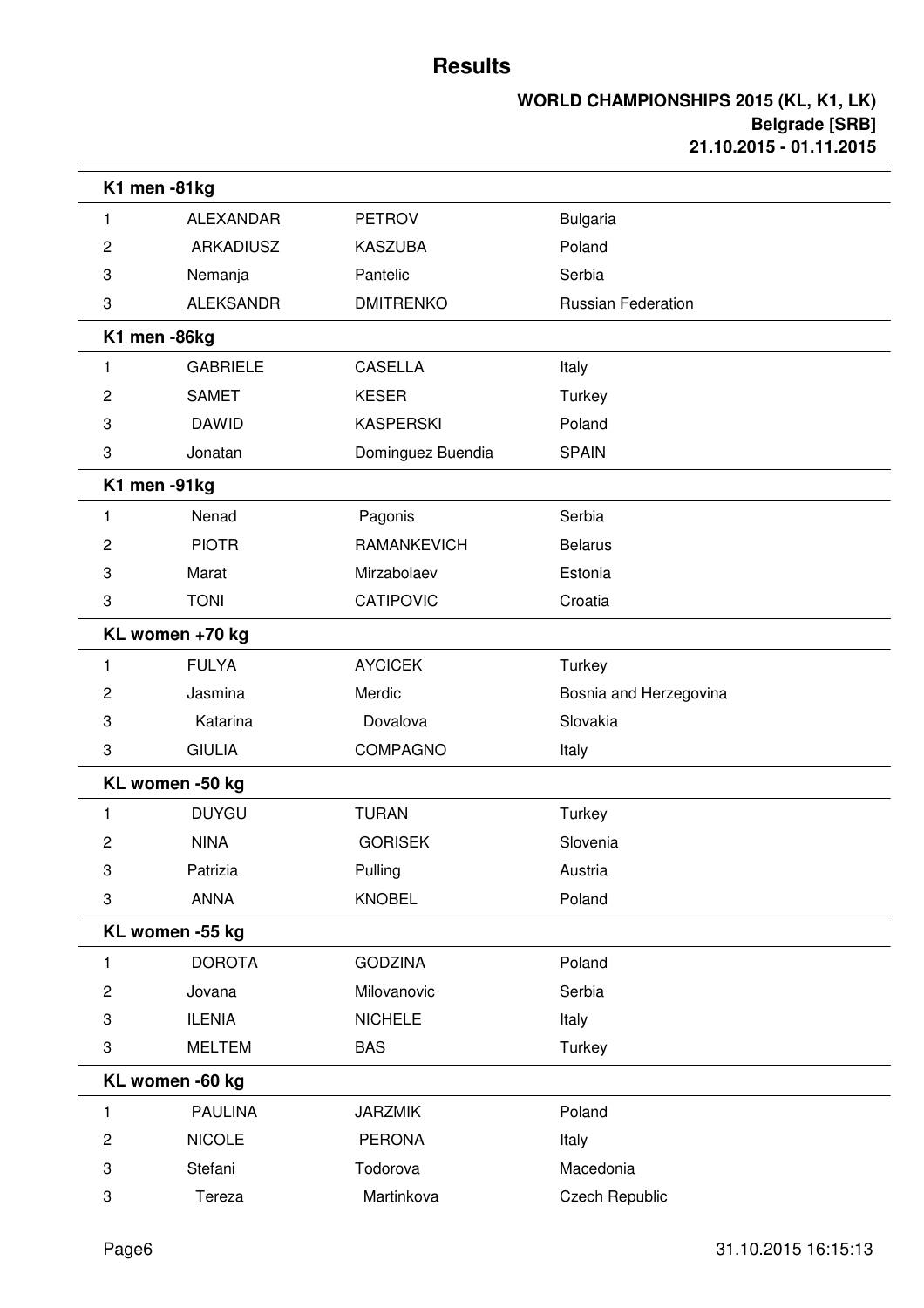|                | KL women -65 kg        |                     |                           |  |
|----------------|------------------------|---------------------|---------------------------|--|
| 1              | <b>CRISTINA</b>        | <b>CARUSO</b>       | Italy                     |  |
| 2              | <b>KRISTINA</b>        | <b>MIJAT</b>        | Croatia                   |  |
| 3              | Natasha                | <b>Baldwin</b>      | <b>Great Britain</b>      |  |
| 3              | <b>MONIKA</b>          | <b>KADZIERSKA</b>   | Poland                    |  |
|                | KL women -70 kg        |                     |                           |  |
| 1              | Veronika               | Kohutova            | <b>Czech Republic</b>     |  |
| 2              | <b>SILVIA LUDOVICA</b> | <b>SCAMPINI</b>     | Italy                     |  |
| 3              | Dragica                | Jelisavac           | Serbia                    |  |
| 3              | <b>AGNIESZKA</b>       | <b>WICNIEWSKA</b>   | Poland                    |  |
|                | KL men +94 kg          |                     |                           |  |
| 1              | <b>MICHAL</b>          | <b>BLAWDZIEWICZ</b> | Poland                    |  |
| 2              | Ehram                  | Majidov             | Azerbaijan                |  |
| 3              | Jaroslav               | Pala                | Slovakia                  |  |
| 3              | Sergii                 | Ovsepian            | Ukraine                   |  |
|                | KL men -57 kg          |                     |                           |  |
| 1              | <b>NURETTIN</b>        | <b>DILER</b>        | Turkey                    |  |
| 2              | <b>SHAMIL</b>          | <b>GUSEINOV</b>     | <b>Russian Federation</b> |  |
| 3              | <b>EDOARDO</b>         | <b>TRANQUILLINO</b> | Italy                     |  |
| 3              | Manuel                 | Garcia Sanchez      | <b>SPAIN</b>              |  |
|                | KL men -63 kg          |                     |                           |  |
| 1              | <b>BERROU</b>          | Alan                | France                    |  |
| 2              | <b>LUBOMIR</b>         | <b>BAKALSKI</b>     | <b>Bulgaria</b>           |  |
| 3              | Jovan                  | Stevanovic          | Serbia                    |  |
| 3              | <b>JHONATAN</b>        | <b>TEODORO</b>      | <b>BRA</b>                |  |
|                | KL men -69 kg          |                     |                           |  |
| 1              | Nenad                  | Manojlovski         | Macedonia                 |  |
| $\overline{c}$ | <b>ISKENDER</b>        | <b>CELEBI</b>       | Turkey                    |  |
| 3              | Ruben                  | Sendin Oniga        | <b>SPAIN</b>              |  |
| 3              | <b>ANTE</b>            | <b>BUZOV</b>        | Croatia                   |  |
|                | KL men -74 kg          |                     |                           |  |
| 1              | Dimitar                | Gjorgjiev           | Macedonia                 |  |
| 2              | <b>JERZY</b>           | <b>WROSSKI</b>      | Poland                    |  |
| 3              | Liam                   | Badger              | Australia                 |  |
| 3              | Marjan                 | <b>BOLHAR</b>       | Slovenia                  |  |